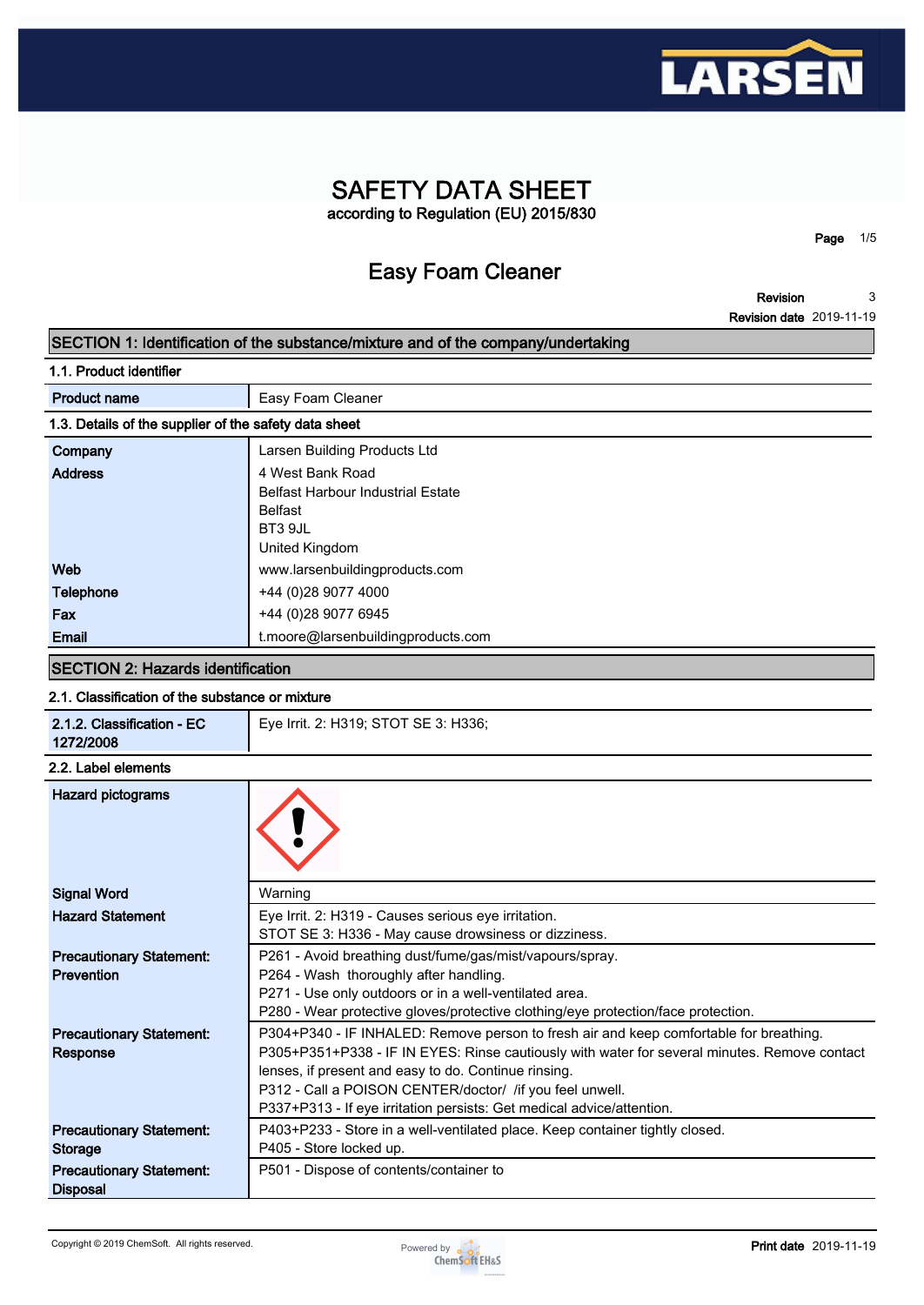**Revision 3**

**Revision date 2019-11-19**

### **SECTION 3: Composition/information on ingredients**

### **3.2. Mixtures**

### **EC 1272/2008**

| <b>Chemical Name</b> | Index No.    | CAS No. | EC No.    | <b>REACH Registration</b><br><b>Number</b> | Conc.<br>$(\%w/w)$ | <b>Classification</b>                                       |
|----------------------|--------------|---------|-----------|--------------------------------------------|--------------------|-------------------------------------------------------------|
| Acetone              | 606-001-00-8 | 67-64-1 | 200-662-2 |                                            |                    | Flam. Lig. 2: H225; Eye Irrit.<br>2: H319; STOT SE 3: H336; |

### **SECTION 4: First aid measures**

### **4.1. Description of first aid measures**

| Inhalation          | Irritating to respiratory system. Inhalation may cause coughing, tightness of the chest and irritation<br>of the respiratory system. Move the exposed person to fresh air. Seek medical attention. |
|---------------------|----------------------------------------------------------------------------------------------------------------------------------------------------------------------------------------------------|
| Eye contact         | Irritating to eyes. Rinse immediately with plenty of water for 15 minutes holding the eyelids open.<br>Seek medical attention if irritation or symptoms persist.                                   |
| <b>Skin contact</b> | Irritating to skin. Wash off immediately with plenty of soap and water. Remove contaminated<br>clothing. Seek medical attention if irritation or symptoms persist.                                 |
| Ingestion           | Ingestion may cause nausea and vomiting. Seek medical attention if irritation or symptoms persist.<br>DO NOT INDUCE VOMITING.                                                                      |

### **SECTION 5: Firefighting measures**

### **5.1. Extinguishing media**

| Carbon oxides. |  |
|----------------|--|
|----------------|--|

### **5.2. Special hazards arising from the substance or mixture**

**Burning produces irritating, toxic and obnoxious fumes. Vapour may travel considerable distance to source of ignition and flash back.**

### **5.3. Advice for firefighters**

**Self-contained breathing apparatus. Wear protective clothing.**

### **SECTION 6: Accidental release measures**

### **6.1. Personal precautions, protective equipment and emergency procedures**

|                                | Ensure adequate ventilation of the working area. Wear suitable protective equipment. Eliminate all<br>sources of ignition. Evacuate personnel to a safe area. |  |  |  |
|--------------------------------|---------------------------------------------------------------------------------------------------------------------------------------------------------------|--|--|--|
| 6.2. Environmental precautions |                                                                                                                                                               |  |  |  |
|                                | Do not allow product to enter drains. Prevent further spillage if safe.                                                                                       |  |  |  |

### **6.3. Methods and material for containment and cleaning up**

**Absorb with inert, absorbent material. Sweep up. Transfer to suitable, labelled containers for disposal. Clean spillage area thoroughly with plenty of water.**

## **SECTION 7: Handling and storage**

### **7.1. Precautions for safe handling**

**Avoid contact with eyes and skin. Ensure adequate ventilation of the working area. Use explosion proof equipment. Keep away from sources of ignition - No smoking.**

### **7.2. Conditions for safe storage, including any incompatibilities**

**Keep in a cool, dry, well ventilated area. Keep containers tightly closed. Store in correctly labelled containers.**

## **SECTION 8: Exposure controls/personal protection**

#### **8.1. Control parameters**

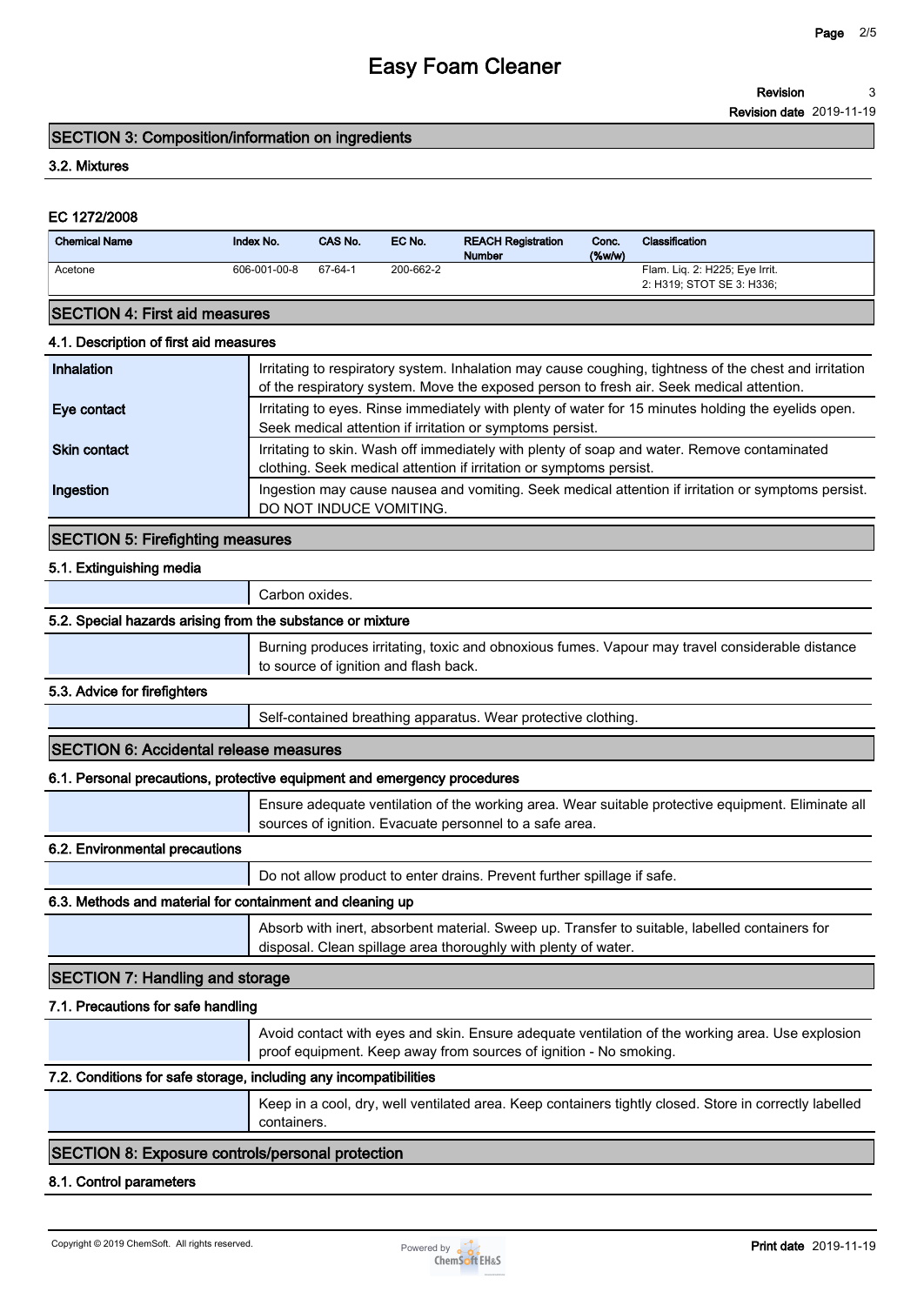#### **Revision Revision date 2019-11-19 3**

### **8.1.1. Exposure Limit Values**

| <b>Easy Foam Cleaner (Acetone)</b> | WEL 8-hr limit ppm: 500      | <b>WEL 8-hr limit mg/m3: 1210</b> |
|------------------------------------|------------------------------|-----------------------------------|
|                                    | WEL 15 min limit ppm: 1500   | WEL 15 min limit mg/m3: 3620      |
|                                    | WEL 8-hr limit mg/m3 total - | WEL 15 min limit mg/m3 total -    |
|                                    | inhalable dust:              | inhalable dust:                   |
|                                    | WEL 8-hr limit mg/m3 total - | WEL 15 min limit mg/m3 total -    |
|                                    | respirable dust:             | respirable dust.                  |

### **8.2. Exposure controls**

### **SECTION 9: Physical and chemical properties**

### **9.1. Information on basic physical and chemical properties**

| Appearance Aerosol<br>Colour Colourless                       |                      |
|---------------------------------------------------------------|----------------------|
|                                                               |                      |
|                                                               | Odour Characteristic |
|                                                               |                      |
| Vapour pressure 4.2mbar @20C<br>Autoignition temperature >250 |                      |

**Water solubility**

**Slightly soluble in water.**

### **SECTION 10: Stability and reactivity**

**10.2. Chemical stability**

**Stable under normal conditions.**

## **10.3. Possibility of hazardous reactions**

**10.4. Conditions to avoid**

**Heat, sparks and open flames.**

## **SECTION 11: Toxicological information**

**11.1.4. Toxicological Information**

**No data available**

**Oxidising agents.**

## **SECTION 12: Ecological information**

**12.1. Toxicity**

**No data available**

### **SECTION 13: Disposal considerations**

## **General information**

**Dispose of in compliance with all local and national regulations.**

## **SECTION 14: Transport information**

### **Hazard pictograms**

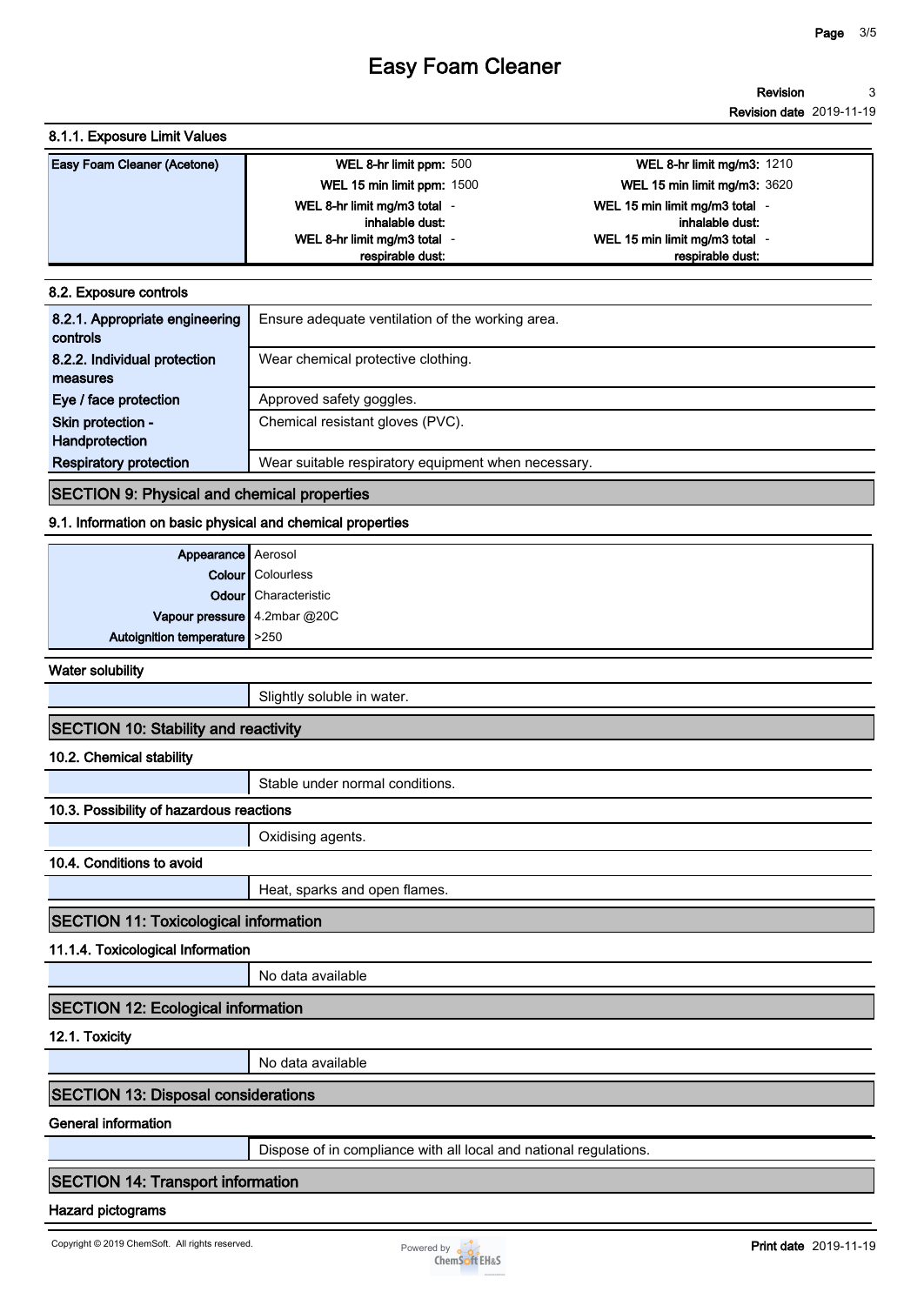| Hazard pictograms |  |
|-------------------|--|
|-------------------|--|

**14.1. UN number**

| ו <del>ש</del> . ו. טוי וועוווע <del>ט</del> ו |                                                          |  |  |  |
|------------------------------------------------|----------------------------------------------------------|--|--|--|
|                                                | <b>UN1950</b>                                            |  |  |  |
| 14.2. UN proper shipping name                  |                                                          |  |  |  |
|                                                | <b>AEROSOLS</b>                                          |  |  |  |
| 14.3. Transport hazard class(es)               |                                                          |  |  |  |
| <b>ADR/RID</b>                                 | $\overline{2}$                                           |  |  |  |
| Subsidiary risk                                | see SP63                                                 |  |  |  |
| <b>IMDG</b>                                    | $\overline{2}$                                           |  |  |  |
| Subsidiary risk                                | see SP63                                                 |  |  |  |
| <b>IATA</b>                                    | $\overline{2}$                                           |  |  |  |
| Subsidiary risk                                | see SP63                                                 |  |  |  |
| 14.4. Packing group                            |                                                          |  |  |  |
| Packing group                                  | $\overline{\phantom{a}}$                                 |  |  |  |
| 14.5. Environmental hazards                    |                                                          |  |  |  |
| <b>Environmental hazards</b>                   | No                                                       |  |  |  |
| Marine pollutant                               | No                                                       |  |  |  |
| <b>ADR/RID</b>                                 |                                                          |  |  |  |
| <b>Hazard ID</b>                               | $\overline{\phantom{a}}$                                 |  |  |  |
| <b>Tunnel Category</b>                         | (D)                                                      |  |  |  |
| <b>IMDG</b>                                    |                                                          |  |  |  |
| <b>EmS Code</b>                                | F-D S-U                                                  |  |  |  |
| <b>IATA</b>                                    |                                                          |  |  |  |
| <b>Packing Instruction (Cargo)</b>             | 203                                                      |  |  |  |
| <b>Maximum quantity</b>                        | 150 kg                                                   |  |  |  |
| <b>Packing Instruction</b>                     | 203                                                      |  |  |  |
| (Passenger)                                    |                                                          |  |  |  |
| <b>Maximum quantity</b>                        | 75 kg                                                    |  |  |  |
| <b>Further information</b>                     |                                                          |  |  |  |
|                                                | The product is not classified as dangerous for carriage. |  |  |  |
|                                                |                                                          |  |  |  |

**SECTION 15: Regulatory information**

## **SECTION 16: Other information**

### **Other information**

| <b>Text of Hazard Statements in</b> | EUH066 - Repeated exposure may cause skin dryness or cracking. |
|-------------------------------------|----------------------------------------------------------------|
| Section 3                           | Flam. Liq. 2: H225 - Highly flammable liquid and vapour.       |
|                                     | Eye Irrit. 2: H319 - Causes serious eye irritation.            |
|                                     | STOT SE 3: H336 - May cause drowsiness or dizziness.           |

## **Further information**